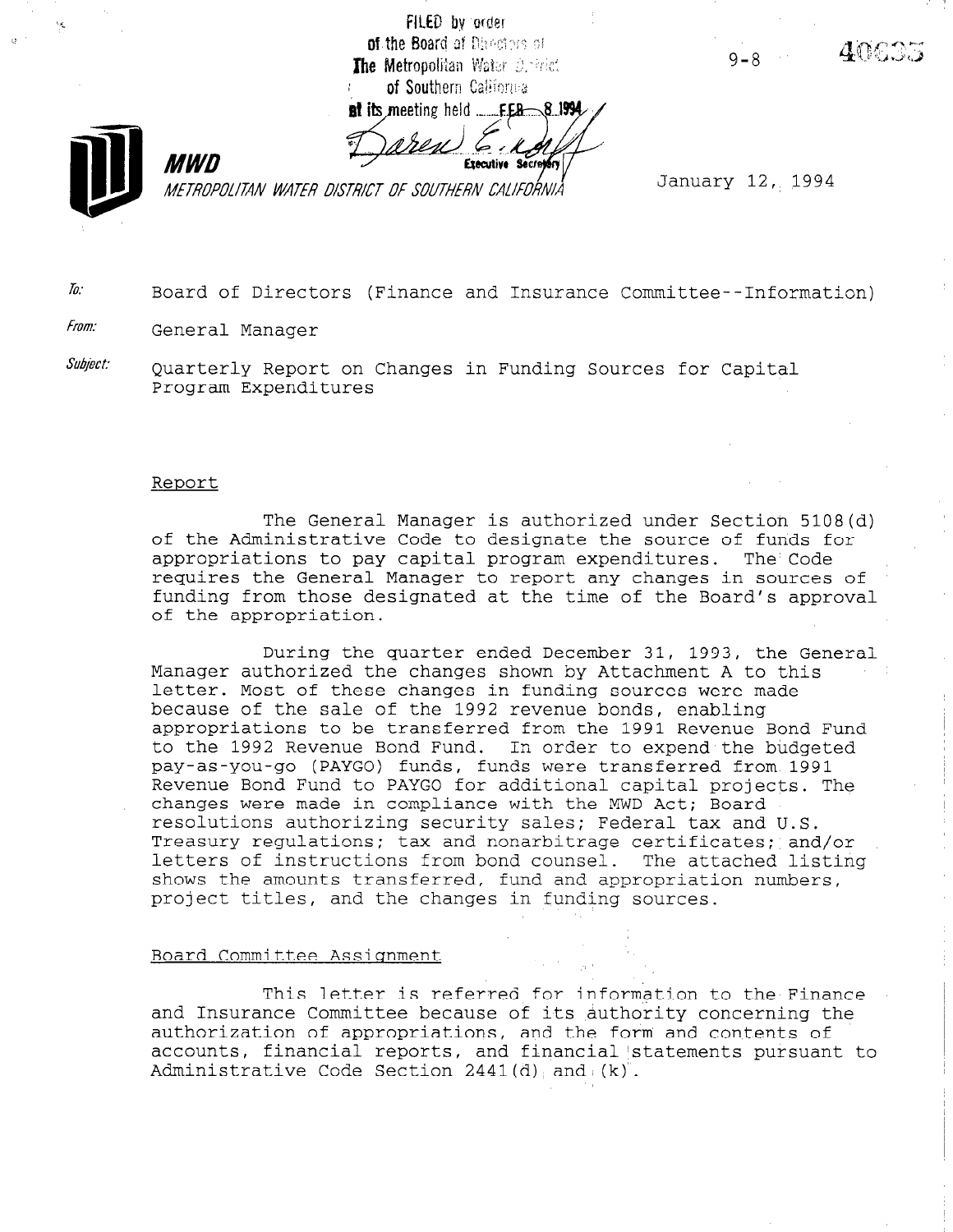# Board of Directors -2-

## Recommendation

For information only.

Mhudwarher<br>John R. Wodraska

RNM/amy

## Attachments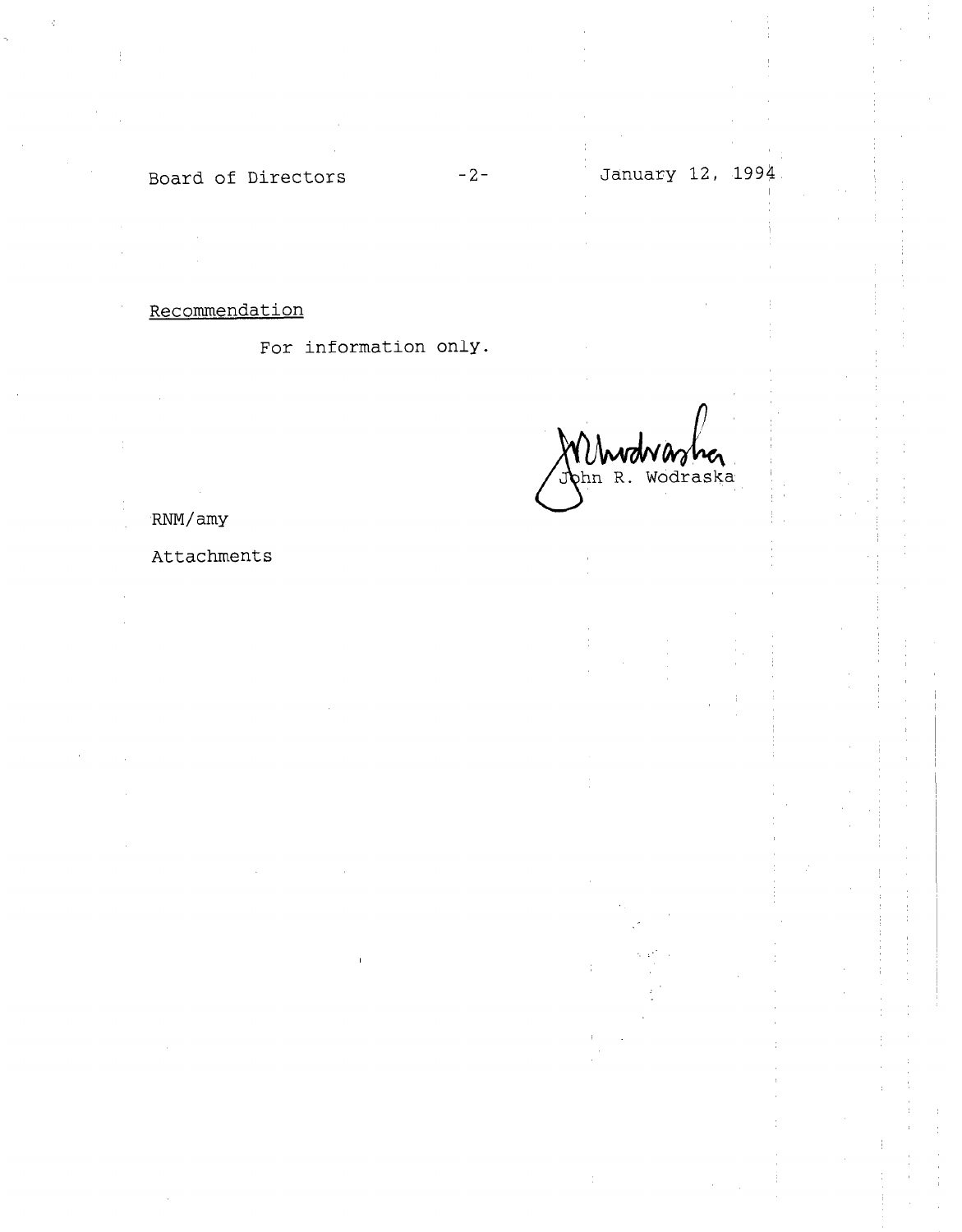#### CHANGED TO:

 $\sim$   $\times$ 

| ORIGIAL<br><b>FUNDING</b><br><b>SOURCE</b> | - DESCRIPTION<br><b>APPN</b>                 | <b>AMOUNT</b><br><b>CHANGED</b>   | <b>PAY-AS</b><br>YOU-GO<br>FUND 02 | 1966<br><b>BD CONSTR</b><br><b>FUND 08</b> | 1991<br><b>REV BOND</b><br>FUND 56 | 1992<br><b>REV BOND</b><br>FUND 61 | <b>TOTAL</b><br><b>CHANGED</b> |
|--------------------------------------------|----------------------------------------------|-----------------------------------|------------------------------------|--------------------------------------------|------------------------------------|------------------------------------|--------------------------------|
| GENERAL<br>FUND 01                         | 634 - INFO SYS DIV STRATEGIC PLAN-PHASE ZERO | (2, 296, 400.07)<br>----------    | 2,296,400.07                       |                                            |                                    |                                    | 2,296,400.07                   |
|                                            | TOTAL FUND 01                                | (2, 296, 400.07)<br>============= | 2,296,400.07                       |                                            |                                    |                                    | 2,296,400.07                   |

REVOLV CONSTR

|                | TOTAL FUND 35<br>the control of the second control of the control of | (5,402,181.04)<br>===============  | 402.181.04<br>$\mathcal{A}$ , and $\mathcal{A}$ are $\mathcal{A}$ , and $\mathcal{A}$ , and $\mathcal{A}$ | 5.000.000.00 | 5,402,181,04 |
|----------------|----------------------------------------------------------------------|------------------------------------|-----------------------------------------------------------------------------------------------------------|--------------|--------------|
|                | 620 - FIRE SPRINKLER SYS & VENTILATION LAHO                          | (333, 891, 68)<br>---------------- | 333,891.68                                                                                                |              | 333,891.68   |
|                | 611 - CENTRALIZED EMERG PWR GENERATION SYS                           | (68, 289, 36)                      | 68,289.36                                                                                                 |              | 68,289.36    |
|                | 571 - PART. IN SANTA MARGARITA PIPELINE                              | (1,700,000.00)                     |                                                                                                           | 1,700,000.00 | 1,700,000.00 |
| <b>FUND 35</b> | 528 - ETIWANDA PIPELINE                                              | (3,300,000.00)                     |                                                                                                           | 3,300,000.00 | 3,300,000.00 |

| <b>REV BD 1991</b> |                                                      |                |  |              |              |    |
|--------------------|------------------------------------------------------|----------------|--|--------------|--------------|----|
| FUND 56            | 153 - INLAND FEEDER SYSTEM PIPELINES R/W             | (203, 412, 31) |  | 203,412.31   | 203,412.31   |    |
|                    | 298 - BOX SPRINGS FDR & CONTROL STRUCTURE            | (99, 448, 00)  |  | 99,448.00    | 99,448.00    |    |
|                    | 392 - REPL FLOWMETERS & RECORDING INSTRUMENTS        | (356, 537.29)  |  | 356,537.29   | 356,537.29   |    |
|                    | 399 - CHINO BASIN-CONJUNCTIVE USE STUDY              | (907,889.16)   |  | 907,889.16   | 907,889.16   |    |
|                    | 438 - LA VERNE, WATER QUALITY LABORATORY             | (153,601,72)   |  | 153,601.72   | 153,601.72   |    |
|                    | 443 - MOD. TELE COMM NETWORK, PURCHASE R/W - - - - - | (21,908.90)    |  | 21,908.90    | 21,908.90    |    |
|                    | 454 - SANTA ANA RIVER BRIDGE, SEISMIC STAB STUDY     | (189, 963, 97) |  | 189,963.97   | 189,963.97   | Ю. |
|                    | 477 - PUMP PLANTS, REHAB MAIN PUMPS, UNITS 1,2,3     | (2,367,024.90) |  | 2,367,024.90 | 2,367,024.90 |    |
|                    | 509 - WEYMOUTH FILTRATION PLANT MODIFICATION         | (175, 781, 69) |  | 175,781.69   | 175,781.69   |    |
|                    | 516 - LOWER FEEDER - AIR RELEASE STRUCTURES          | (68, 130, 15)  |  | 68,130.15    | 68,130.15    |    |
|                    |                                                      |                |  |              |              |    |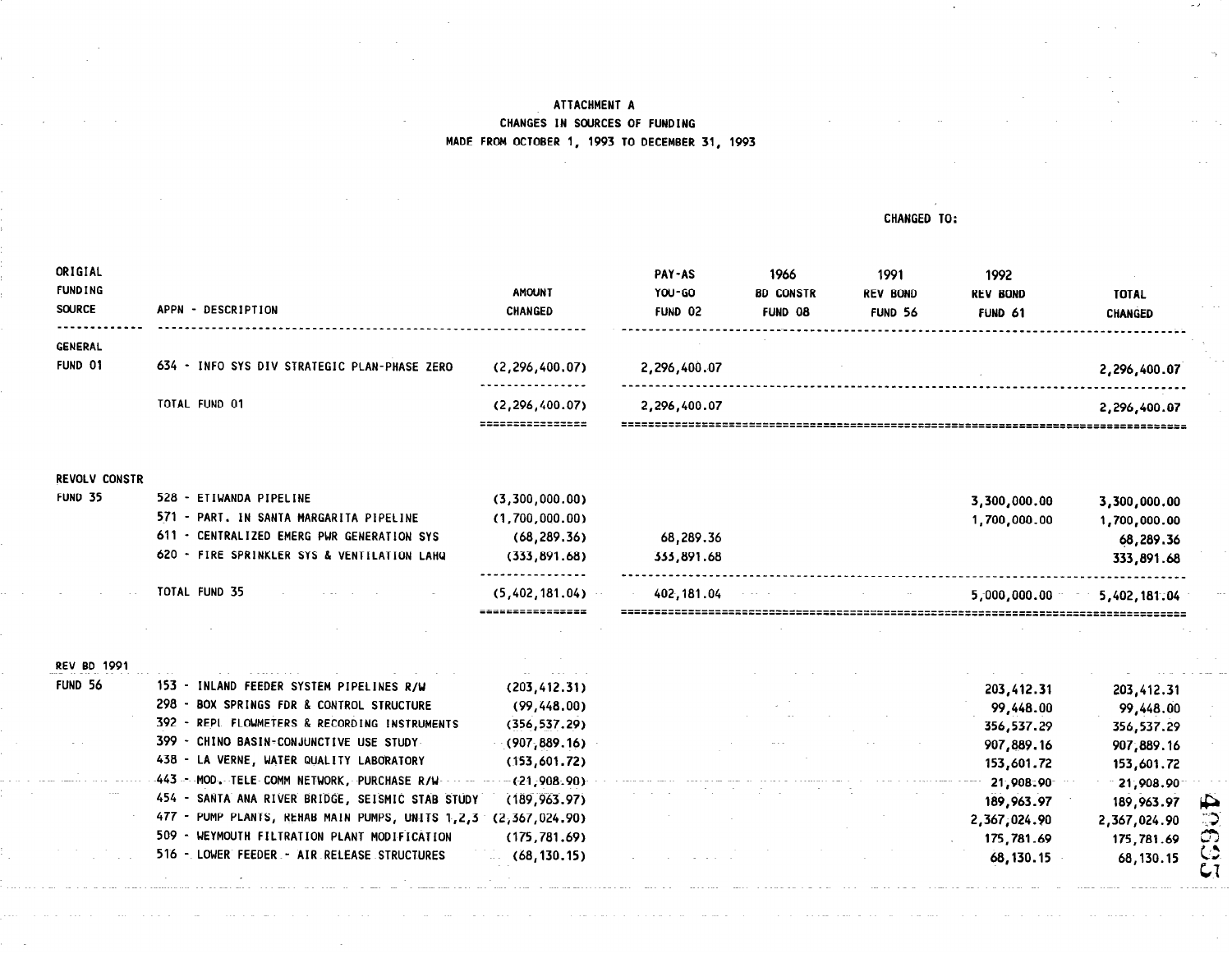CHANGED TO:

| ORIGIAL<br><b>FUNDING</b><br><b>SOURCE</b> | APPN - DESCRIPTION                               | <b>AMOUNT</b><br>CHANGED | PAY-AS<br>YOU-GO<br>FUND 02 | 1966<br><b>BD CONSTR</b><br>FUND 08 | 1991<br><b>REV BOND</b><br>FUND 56 | 1992<br><b>REV BOND</b><br>FUND 61 | <b>TOTAL</b><br><b>CHANGED</b> |         |
|--------------------------------------------|--------------------------------------------------|--------------------------|-----------------------------|-------------------------------------|------------------------------------|------------------------------------|--------------------------------|---------|
| <b>REV BD 1991</b>                         | 522 - SKINNER FILTRATION - PLANT DESIGN          | (6, 567, 007.66)         |                             |                                     |                                    | 6,567,007.66                       | 6,567,007.66                   |         |
| <b>FUND 56</b>                             | 527 - JOSEPH JENSEN FILTRATION PLANT-EXPANSION   | (52, 532, 365.76)        |                             |                                     |                                    | 52, 532, 365. 76                   | 52, 532, 365.76                |         |
|                                            | 528 - ETIWANDA PIPELINE                          | (14,622,620.30)          |                             |                                     |                                    | 14,622,620.30                      | 14,622,620.30                  |         |
|                                            | 536 - WEYMOUTH-OXIDATION DEMONSTRATION PLANT     | (336, 113.86)            |                             |                                     |                                    | 336, 113.86                        | 336, 113.86                    |         |
|                                            | 538 - LAKE MATHEWS BY-PASS STUDY                 | (146, 513.85)            |                             |                                     |                                    | 146,513.85                         | 146,513.85                     |         |
|                                            | 542 - SAN DIEGO CANAL ENLARGEMENT PHASE 2        | (1, 540, 268.59)         |                             |                                     |                                    | 1,540,268.59                       | 1,540,268.59                   |         |
|                                            | 544 - WEYMOUTH-ENLG WASHWATER RECLAM FACIL       | (531, 115.34)            |                             |                                     |                                    | 531, 115.34                        | 531, 115.34                    |         |
|                                            | 546 - UNDERGROUND STORAGE TANKS-ELIM AND/OR REPL | (308, 728.61)            |                             |                                     |                                    | 308,728.61                         | 308,728.61                     |         |
|                                            | 550 - DIEMER-MOD OF PLT/ENLGT OF WASHWATER FAC   | (1, 051, 689.02)         |                             |                                     |                                    | 1,051,689.02                       | 1,051,689.02                   |         |
|                                            | 551 - GARVEY RESV-O&M CTR REPL DOM & IRRIG SYS   | (650, 437.32)            |                             |                                     |                                    | 650,437.32                         | 650,437.32                     |         |
|                                            | 555 - MINOR CAPITAL PROJECTS FY 1988-89          | (534, 566.95)            |                             |                                     |                                    | 534,566.95                         | 534,566.95                     |         |
|                                            | 556 - PRELIMINARY STUDY FOR ORANGE CO. AREA      | (770, 084, 47)           | 770,084.47                  |                                     |                                    |                                    | 770,084.47                     |         |
|                                            | 557 - MILLS AREA STUDY                           | (313, 139.34)            |                             |                                     |                                    | 313, 139.34                        | 313, 139.34                    |         |
|                                            | 560 - PRELIM STUDY EASTSIDE RESERVOIR AREA       | $-(1,424,730.00)$        |                             | $-28.730.00$ $-$                    |                                    | 1,396,000.00                       | 1,424,730.00                   |         |
|                                            | 561 - SAN JOAQUIN RESERVOIR IMPROVEMENT PROJECT  | (2, 176, 167.92)         |                             |                                     |                                    | 2, 176, 167.92                     | 2, 176, 167.92                 |         |
|                                            | 564 - HYDROELECTRIC POWER PLT UPGRADE SYS        | (199, 913, 71)           |                             |                                     |                                    | 199,913.71                         | 199,913.71                     |         |
|                                            | 567 - OPERATIONS CONTROL CENTER                  | (3,048.73)               |                             |                                     |                                    | 3,048.73                           | 3,048.73                       |         |
|                                            | 569 - SKINNER - EXPAN ADMIN/MAINT BLDG           | (70, 939, 43)            |                             |                                     |                                    | $-70,939.43$                       | $- 70,939.43$                  |         |
|                                            | 570 - REPL LAHQ ROLM CBX TELEPHONE               | (258, 910, 15)           |                             |                                     |                                    | 258,910.15                         | 258,910.15                     |         |
|                                            | 573 - INSTALL. OF CLORINATION FAC. - SKINNER     | (3, 129, 481.99)         | 3, 129, 481.99              |                                     |                                    |                                    | 3, 129, 481.99                 |         |
|                                            | 574 - PV FDR INSTALL CORROSION PROTECTION SYS    | (356, 015.71)            |                             |                                     |                                    | 356,015.71                         | 356,015.71                     |         |
|                                            | 576 - MINOR CAPITAL PROJECTS FY 1989-90          | (462, 891.84)            |                             |                                     |                                    | 462,891.84                         | 462,891.84                     |         |
|                                            | 577 - COMPUTER-BASED CONTROL SYSTEM FOR          |                          |                             |                                     |                                    |                                    |                                |         |
|                                            | JENSEN, EAGLE ROCK AND ORANGE                    | $\cdots$ (11,827,790.34) | 11,827,790.34               |                                     |                                    |                                    | 11,827,790.34                  |         |
|                                            | 579 - MILLS PLANT FERRIC CHLORINE STUDY          | (41,099.05)              |                             |                                     |                                    | 41,099.05                          | 41,099.05                      |         |
|                                            | 580 - PRELIM STUDY FOR PERRIS AREA               | (329, 173, 23)           |                             |                                     |                                    | 329, 173.23                        | 329, 173.23                    |         |
|                                            | 582 - JENSEN FILTRATION PLANT                    | (46, 070, 11)            |                             |                                     |                                    | 46,070.11                          | 46,070.11                      | ₽       |
|                                            | 584 - UPGRADING COMMUNICATION SYSTEM             | (197, 667, 65)           | $-197,667.65$               |                                     |                                    |                                    | 197,667.65                     |         |
|                                            |                                                  |                          |                             |                                     |                                    |                                    |                                | د<br>ರಾ |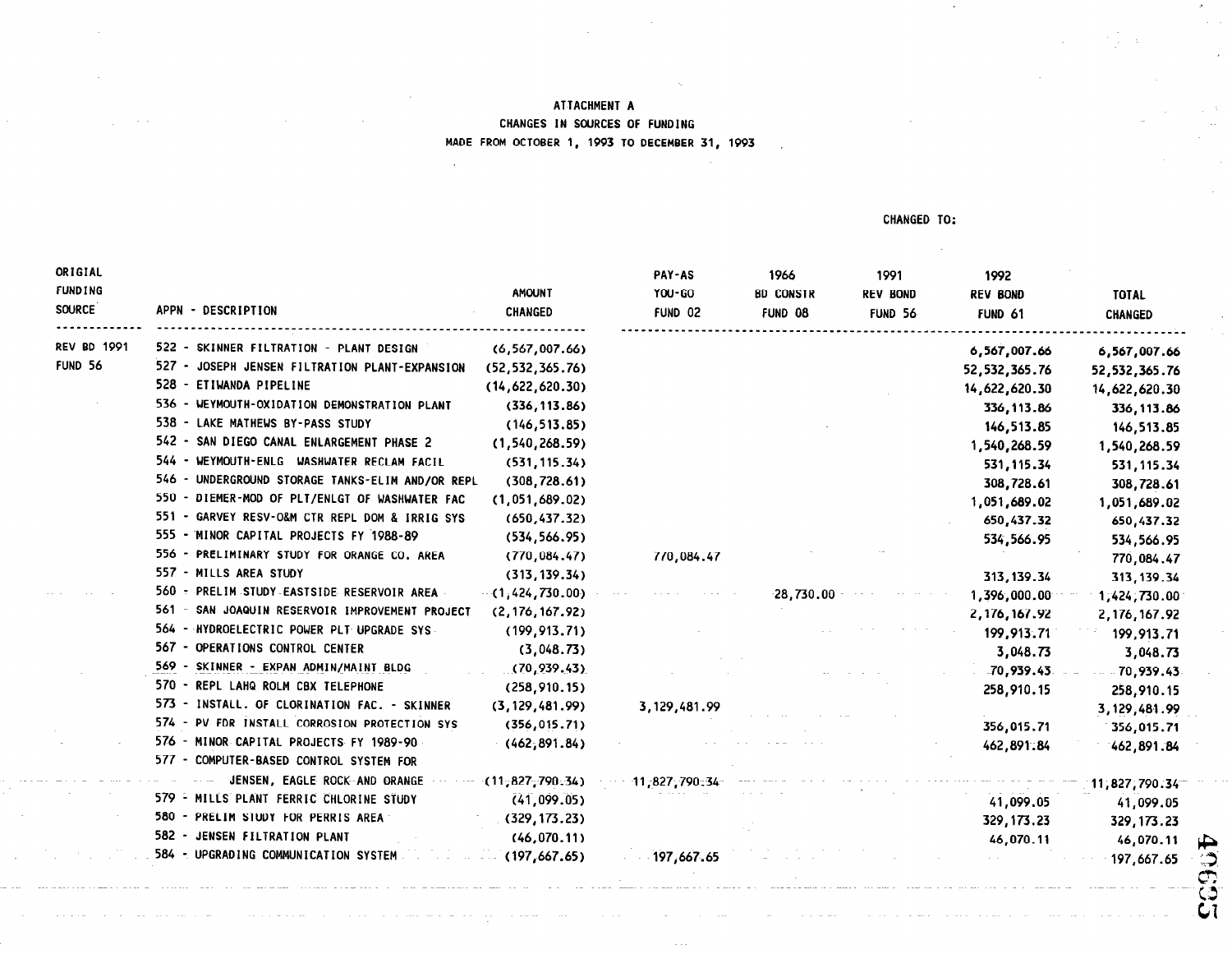CHANGED TO:

| ORIGIAL<br><b>FUNDING</b> |                                                   | <b>AMOUNT</b><br><b>CHANGED</b> | PAY-AS<br>YOU-GO | 1966<br><b>BD CONSTR</b> | 1991<br><b>REV BOND</b> | 1992<br><b>REV BOND</b><br>FUND 61 | <b>TOTAL</b><br><b>CHANGED</b> |
|---------------------------|---------------------------------------------------|---------------------------------|------------------|--------------------------|-------------------------|------------------------------------|--------------------------------|
| <b>SOURCE</b>             | APPN - DESCRIPTION                                |                                 | FUND 02          | FUND 08                  | FUND 56                 |                                    |                                |
| <b>REV BD 1991</b>        | 586 - WOODEN BAFFLES FOR MODULE 4 AT SKINNER      | (127, 587.28)                   |                  |                          |                         | 127,587.28                         | 127,587.28                     |
| FUND 56                   | 587 - CORROSION MATERIAL TEST PLANT AT LA VERNE   | (27, 139.97)                    |                  |                          |                         | 27, 139.97                         | 27, 139.97                     |
|                           | 591 - EVALUATION OF MWD DOMESTIC WATER SYSTEM     | (995, 897, 16)                  |                  |                          |                         | 995, 897.16                        | 995,897.16                     |
|                           | 593 - VIBRATIN STUDY, OLINDA PRESSURE CONTROL     | (96, 101, 60)                   |                  |                          |                         | 96,101.60                          | 96,101.60                      |
|                           | 594 - FOOTHILL FDR CONTROL STRUCTURE ENLARGEMENT  | (569, 390.32)                   |                  |                          |                         | 569,390.32                         | 569,390.32                     |
|                           | 597 - SLOPE STABILITY ANALYSIS-SAN JACINTO STRUC  | (13,665.38)                     |                  |                          |                         | 13,665.38                          | 13,665.38                      |
|                           | 598 - CONSTR OF PERMANENT SERVICE CONN LA-35      | (414, 016.99)                   |                  |                          |                         | 414,016.99                         | 414,016.99                     |
|                           | 599 - WEST VALLEY AREA STUDY                      | (718, 100.00)                   | 718,100.00       |                          |                         |                                    | 718,100.00                     |
|                           | 600 - MODIFY VENT HOOD, LA VERNE QUALITY LAB      | (1,979.59)                      |                  |                          |                         | 1,979.59                           | 1,979.59                       |
|                           | 602 - MINOR CAPITAL PROJECTS FY 1990-91           | (447, 656, 27)                  |                  |                          |                         | 447,656.27                         | 447,656.27                     |
|                           | 603 - RELOCATION OF CHEMICAL STORAGE              |                                 |                  |                          |                         |                                    |                                |
|                           | FACILITY AT DIEMER AND WEYMOUTH                   | (30, 564, 603, 17)              | 30,564,603.17    |                          |                         |                                    | 30,564,603.17                  |
|                           | 604 - DESALINATION PILOT PLANT PLANNING STUDY     | (578, 576.43)                   |                  |                          |                         | 578,576.43                         | 578,576.43                     |
|                           | 606 - ENLARGEMENT OF CHEMICAL UNLOADING FAC       | (852,000.00)                    |                  |                          |                         | 852,000.00                         | $-852,000.00$                  |
|                           | 609 - STUDY OF CHLORINE RELEASE CONTAINMENT       | (222, 460.18)                   |                  |                          |                         | 222,460.18                         | 222,460.18                     |
|                           | 610 - RETROFIT ALL FLTR PLT W/OXIDATION           | (2, 276, 274.79)                |                  |                          |                         | 2,276,274.79                       | 2,276,274.79                   |
|                           | 613 - INSTALLATION OF 2-WAY RADIO LINKS           | (75,656.10)                     |                  |                          |                         | 75,656.10                          | 75,656.10                      |
|                           | 617 - PATHOGEN REMOVAL PILOT PLANT STUDY          | (172,660.98)                    |                  |                          |                         | 172,660.98                         | 172,660.98                     |
|                           | 618 - PROCESS RELIABILITY & WASHWATER RECLAM STU  | (9,766.64)                      |                  |                          |                         | 9,766.64                           | 9,766.64                       |
|                           | 621 - NEW MAIN SWITCHGEAR AT DIEMER               | (89, 794.55)                    |                  |                          |                         | 89,794.55                          | 89,794.55                      |
|                           | 623 - CHLORINATION SYS @ CRA, OC, PV & GARVEY RES | (5,385,708.57)                  |                  |                          |                         | 5,385,708.57                       | 5,385,708.57                   |
|                           | 624 - TURBIDITY MONITORING DATA SYS FLTR PLTS     | (48, 323.56)                    |                  |                          |                         | $-48,323.56$                       | 48,323.56                      |
|                           | 627 - WATER DISCHARGE ELIMINATION STUDY           | (298, 305.46)                   |                  |                          |                         | 298,305.46                         | 298,305.46                     |
|                           | .628 - SKINNER-FENCING, LIGHTING & PARKING LOT    | (205, 515, 15)                  |                  |                          |                         | 205, 515, 15                       | $-205, 515, 15$                |
|                           | 629 - INSTALL CHLORINE & AMMONIA ANALYZERS        | (1,316,571.78)                  |                  |                          |                         | 1,316,571.78                       | 1,316,571.78                   |
|                           | 630 - PALOS VERDES RESERV-INLET/OUTLET TOWER      | (49,089.66)                     |                  |                          |                         | 49,089.66                          | 49,089.66                      |
|                           | 632 -<br>MARKETING EXPENSE FOR WATERWORKS REV BD  | (66, 859.43)                    |                  |                          |                         | 66,859.43                          | 66,859.43                      |
|                           | 633 - REPLACE TYPE "M" METERS, MWD DISTR SYS      | (9,007,104.37)                  | 9,007,104.37     |                          |                         |                                    | 9,007,104.37                   |

 $\sim$   $\sim$ 

42632